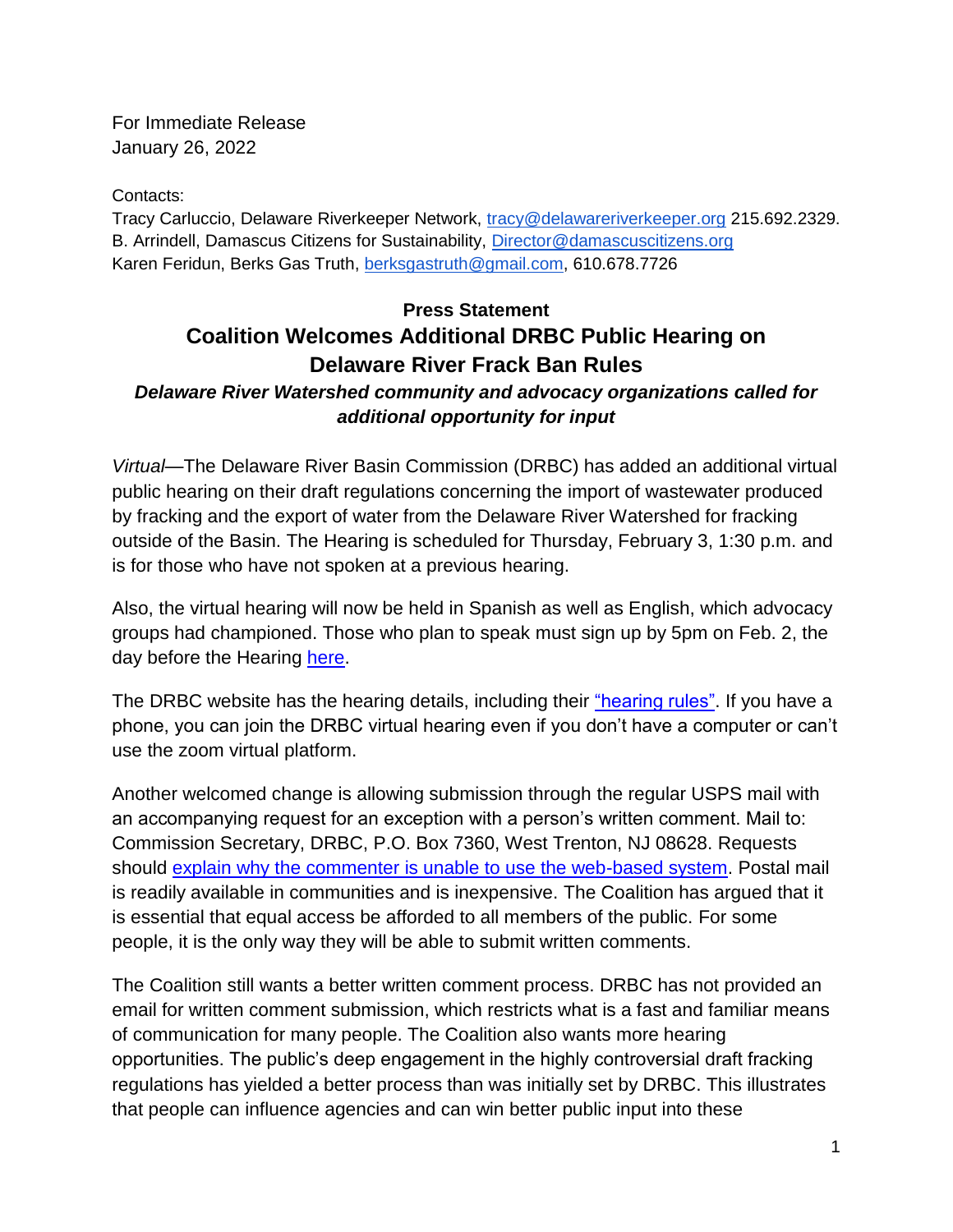monumentally important decisions that are made by the government, decisions which have far-reaching impacts on our lives and those of future generations.

## BACKGROUND

Public demands for a fair public participation process were repeatedly submitted to the DRBC. The Delaware River Frack Ban Coalition submitted letters each month since the opening of the comment period advocating for an expansion of the public comment process and presented comments at the December 2021 DRBC Business Meeting for more opportunity for a broader, more diverse public to take part. A letter signed by 64 organizations in support of an expanded public participation process was submitted on [December 8.](https://www.delawareriverkeeper.org/sites/default/files/Coalition%20letter%20to%20DRBC%20to%20expand%20public%20input%20DRBC%20fracking%20%282021-11-08%29.pdf)

A [letter from the Coalition on November 8](https://www.delawareriverkeeper.org/sites/default/files/Coalition%20letter%20to%20DRBC%20to%20expand%20public%20input%20DRBC%20fracking%20%282021-11-08%29.pdf) called for more hearings, an email and postal address for comment submissions, and other improvements including a 180 day public comment period, which was set at the time by DRBC for only 90 days from October 28 to January 28. DRBC responded by extending the comment period by one month to February 28 and some requested changes were made such as translating into Spanish the DRBC supporting documents for the draft regulations. A letter focused on improving the public hearing process to make the virtual hearings more accessible and the registration process more user-friendly was submitted [January 6.](https://www.delawareriverkeeper.org/sites/default/files/Coalition%20ltr%20to%20DRBC%20re%20improvng%20Virtual%20Hearings%20%282022-01-06%29.pdf)

The Coalition's Nov. 8 letter stated: "If the Commission will not make an effort to reach hard-to-reach communities in the watershed, many of which are likely to be directly impacted by the proposed wastewater imports and water exports, then it cannot say that it has conducted a proper, inclusive public participation process. This would be a good opportunity for the Commission to correct the longstanding environmental injustice of failing to ensure that all communities in the watershed are equally well-informed. Submission through the regular mail is readily available in communities and is inexpensive. For some people, it is the only way they will be able to submit written comments. It is essential that equal access be afforded to all members of the public."

The addition of the February 3 virtual public hearing is in response to the collective efforts of a concerned and engaged public to get more comment opportunities for more people. The Hearing will be conducted in Spanish as well as English, something the Coalition pushed for. While the additional hearing is welcomed as an important opportunity, it is limited because it is only open for people who have NOT already spoken at the DRBC public hearings held in December.

Also, DRBC is sticking to its rule of requiring registration the day before the hearing, which constrains people joining at the last minute if their schedule changes. Testifying